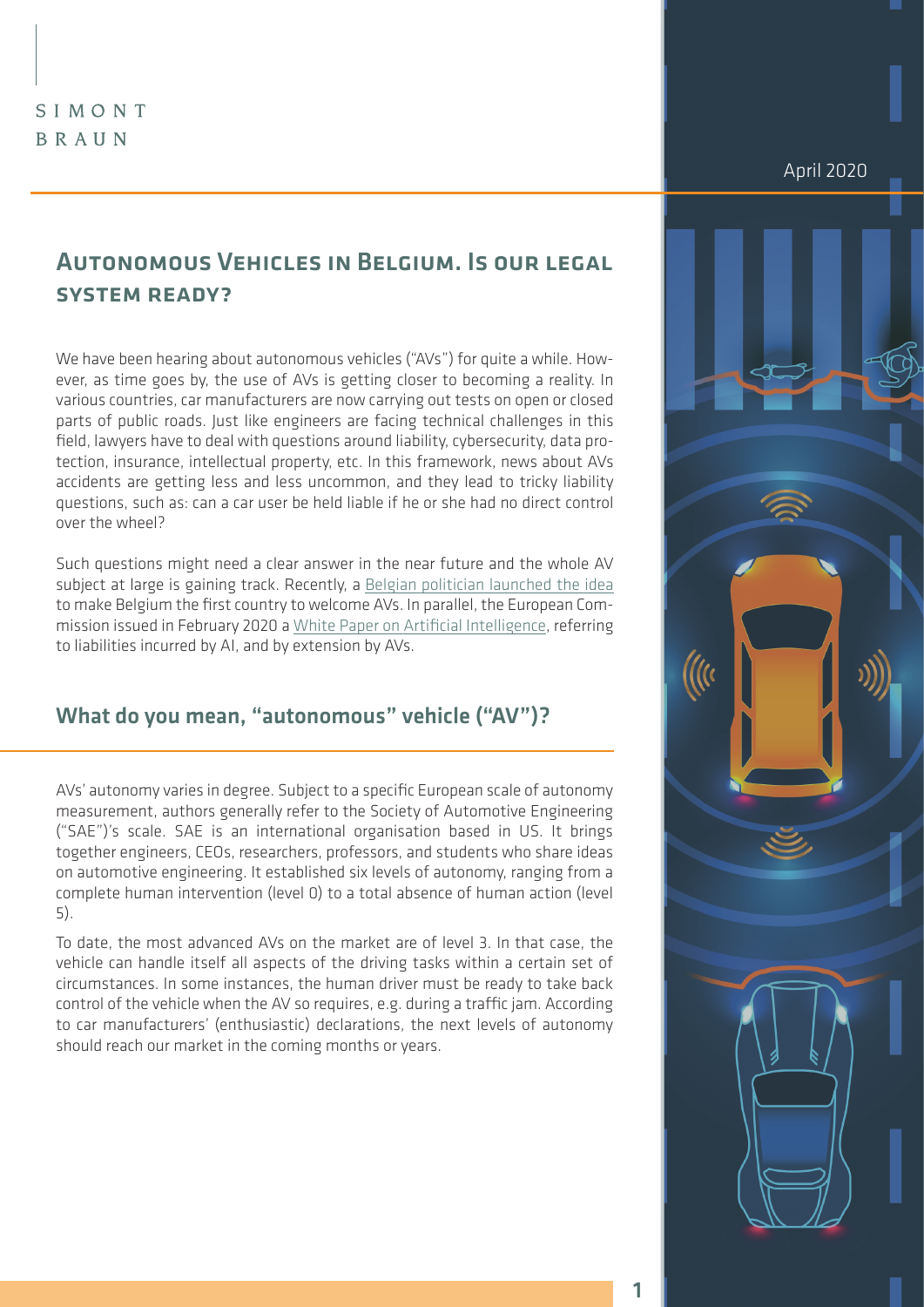## How does Belgian law address liability issues in the case of AV accident?

At this stage, Belgian law does not have any specific liability regime addressing the risks generated by AVs.

A victim of an AV should thus find its way through the existing and non-specific Belgian liability regimes. In short, four liability regimes can be identified as potential legal basis for a claim.

#### A. The fault-based liability regime (Article 1382 of the Civil Code)

This requires the victim to prove three things: a wrongful behaviour from the AV user, a damage and a causal relationship between the behaviour and the damage.

The tricky question here is whether a driver can be found guilty of a wrongful behaviour if he or she was letting the AV operating itself at the time of the accident?

#### B. The strict liability regime for the use of defective things (Article 1384 of the civil Code)

The victim should prove its damage and a causal relationship, just like in the previous fault-based liability regime. However, in this case, the victim can limit itself to proving a malfunctioning in the AV, rather than proving a wrongful behaviour of the AV user.

This solves the question raised by the previous regime but raises a new one, e.g. how do you prove a malfunctioning when the accident is the result of an algorithmic decision, which in turn could potentially be the outcome of machine learning?

#### C. The product liability regime (law of 25 February 1991 on product liability)

This regime is similar to the second liability regime as the victim must prove its damage, a malfunctioning of the AV and a causal relationship between these two aspects. However, in this case, the victim will seek compensation against the manufacturer, not the driver.

Furthermore, the compensable damage will be limited to personal injuries (including moral damage) and, subject to certain conditions, damages to property. Other types of damage (e.g. loss of opportunity) are not recoverable under this specific liability regime.

#### D. The insurance liability (Article 29bis of the law of 28 November 1989 on compulsory motor vehicles liability insurance)

Once a vehicle is involved in an accident, "weak users" (e.g. pedestrians and cyclists) may obtain compensation from the car insurer for the damages resulting from this accident.

In this case too, recoverable types of damage are limited. They only cover personal injuries or death, as well as damage to clothing (quite oddly).